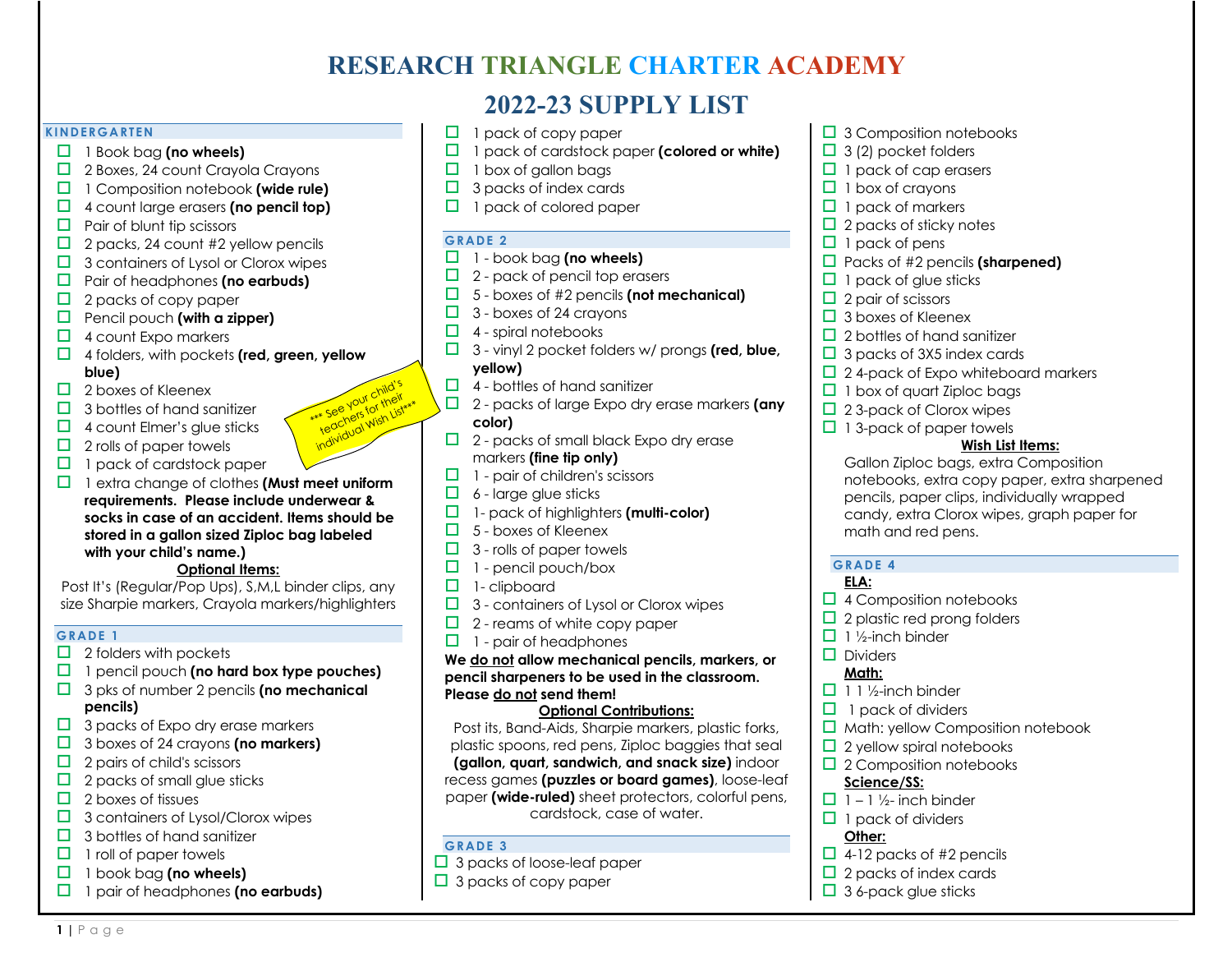# **RESEARCH TRIANGLE CHARTER ACADEMY**

# **2022-23 SUPPLY LIST**

- $\Box$  3 highlighters
- $\Box$  3 4-pack Expo markers
- $\Box$  2 pack each of markers, crayons, colored pencils
- $\Box$  2 pairs of scissors
- $\Box$  6 boxes of tissue
- $\Box$  6 rolls of paper towels
- $\Box$  3 packs of copy paper
- $\Box$  3 packs of colored cardstock paper
- $\Box$  5 packs notebook paper
- $\Box$  2 3-packs of pink erasers
- $\Box$  Durable pencil pouch **(optional)**
- $\Box$  1 pack of red pens
- $\Box$  2 3-packs of Clorox wipes
- $\Box$  2 8oz hand sanitizer
- $\Box$  1 box of Band-Aids
- o 1 box of Ziplock bags **(sandwich size)**
- $\Box$  1 pack of construction paper
- $\Box$  1 pack of multiplication flashcards
- $\Box$  1 pack of division flashcards

### **GRADE 5**

- $\Box$  3 packs of loose-leaf paper
- $\Box$  3 packs of copy paper
- $\Box$  3 packs of colored cardstock<br> $\Box$  1 pack of construction paper
- $\Box$  1 pack of construction paper<br> $\Box$  3 composition notebooks (are
	- o 3 composition notebooks **(green, red, and blue)**
- **1** 3 (2) pocket folders **(green, red, and blue)**<br>**1** 1 1/2-2-inch binder
	- 1 ½-2-inch binder
	-
- $\begin{array}{ll}\n\square & 1 \text{ pack of dividers} \\
\square & 1 \text{ pack of cap era} \\
\square & 1 \text{ box of crayons} \\
\square & 1 \text{ pack of markers}\n\end{array}$ 1 pack of cap erasers
	- 1 box of crayons
- $\Box$  1 pack of markers<br> $\Box$  2 packs of sticky n
- $\Box$  2 packs of sticky notes<br> $\Box$  1 pack of pens
- 1 pack of pens
- $\Box$  4 packs of #2 pencils<br> $\Box$  2-6 packs of glue stic
- $\Box$  2- 6 packs of glue sticks<br> $\Box$  2 pair of scissors
- 

**2 |** Page

- $\begin{tabular}{|c|c|} \hline \quad 2 pair of scissors \\ \hline \quad 3 boxes of Kleen \\ \hline \quad 2 bottles of hanc \\ \hline \end{tabular}$ 3 boxes of Kleenex
- 2 bottles of hand sanitizer
- $\Box$  3 packs of 3x5 index cards
- $\Box$  3 4-packs of Expo whiteboard markers
- $\Box$  1 box of Quart Ziploc Bags
- $\Box$  2 3-packs of Clorox wipes
- $\Box$  1 3-pack of paper towels
- $\Box$  1 pencil sharpener

### **Wish List Items:**

Gallon Ziploc bags, extra composition notebooks, extra copy paper, extra pencils, paper Clips, individually wrapped candy.

### MIDDLE GRADES 6-8 WILL NEED A COMBINATION LOCK. ONLY COMBINATION LOCKS ARE ALLOWED.

\_\_\_\_\_\_\_\_\_\_\_\_\_\_\_\_\_\_\_\_\_\_\_\_\_\_\_\_\_\_\_\_\_\_\_

### **GRADE 6**

- **ELA:**  $\Box$  1 – 2-inch binder
- $\Box$  2 spiral notebook
- $\Box$  Plastic red prong folder
- $\Box$  Red and black pens
- $\Box$  1 pack of index cards **Math:**
- $\Box$  2 Composition notebooks
- $\Box$  2 yellow plastic prong folder
- $\Box$  Graph paper

### **Science/Social Studies:**

- $\Box$  3 Composition notebooks
- $\Box$  2 packs of copy paper
- $\Box$  3 plastic folders with pockets
- $\Box$  2 rolls of paper towels
- $\Box$  3 boxes of Kleenex
- $\Box$  3 containers of cleaning wipes
- $\Box$  1 large bottle of hand sanitizer **Each Scholar Needs:**
- $\Box$  1-2-inch black binder with pockets
- $\Box$  1 pack of highlighters
- $\Box$  4-12 packs of #2 Pencils
- $\Box$  1 pack of cap erasers
- $\Box$  5-6 glue sticks
- $\Box$  1 pack of color pencils
- $\Box$  Handheld pencil sharpener
- $\Box$  1 pair of scissors
- **d** 1 pencil pouch (not a pencil box)
- $\Box$  2-4 pack of Expo markers
- $\Box$  2 packs of college-rule loose leaf paper
- $\Box$  Inexpensive pair of headphones (not ipods or **wireless headphones)**
- $\Box$  3-inch 3 ring binder
- $\Box$  1 spiral multi-subject notebook
- □ 2 Composition notebooks **(1 should be black) Wishlist Items:**

Ziploc bags-sandwich and gallon size, Band-Aids, construction paper or any extra school supplies listed above\*

### **GRADE 7**

### **Each Scholar Needs:**

- $\Box$  1 pack of highlighters
- $\Box$  1 pack of blue or black ink pens
- $\Box$  2 rolls of paper towels
- $\Box$  3 boxes of Kleenex
- $\Box$  3 containers of cleaning wipes
- $\Box$  1 bottle of hand sanitizer
- $\Box$  1 sturdy supportive backpack
- $\Box$  Year supply of college ruled paper for 3 classes
- □ 4 packs of index cards **(500 count each)**
- $\Box$  3 glue sticks
- $\Box$  1 pack of colored pencils

 $\Box$  2 pkgs of copy paper  $\Box$  1 pack of markers

 $\Box$  2 spiral notebooks  $\Box$  1 pack of red pens

 $\Box$  1 folder with pockets & prongs

 $\Box$  1 folder with pockets and prongs  $\Box$  3 pkgs of 3X3 post-it notes

**Social Studies: (Spring Semester)**  $\Box$  1 1-inch binder with wide-ruled paper or notebook with dividers and pockets

- $\Box$  1 package of pencil erasers
- $\Box$  Pencils (mechanical or wooden)
- $\Box$  1 hand-held pencil sharpener with cap for shavings
- o Inexpensive pair of headphones **(NOT ipods or wireless headphones)**

#### **ELA:**  $\Box$  1 Composition notebook

**Math**: